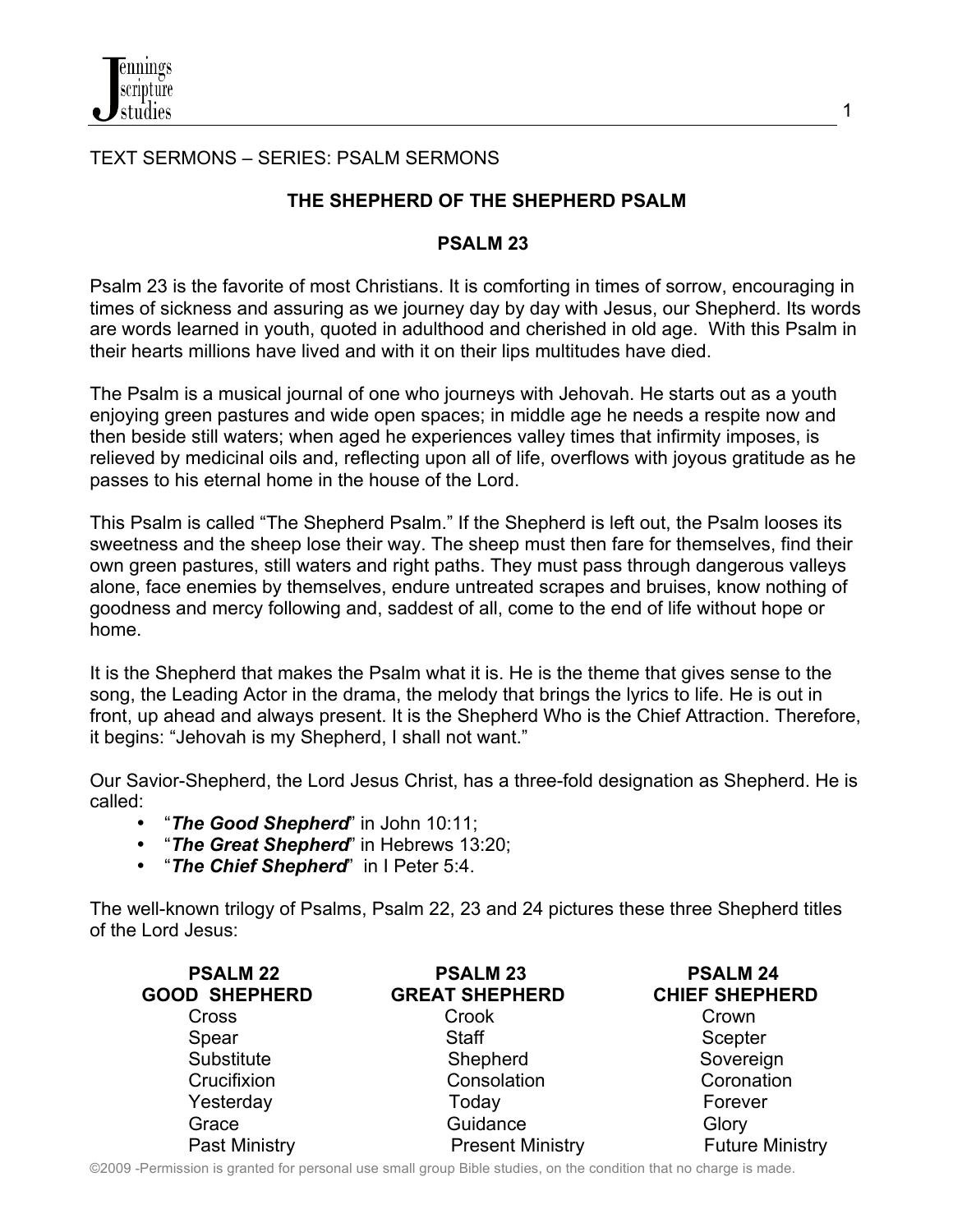

The common approach to this Psalm is to exult in the blessings that it exudes for those of us who are sheep. That is not a selfish approach, for all scripture is written for our salvation, admonition and edification. However, there are those who come to this Psalm and focus entirely upon the sheep to the exclusion of the Shepherd. Therefore, let us begin as the Psalm begins with the words, "The LORD." Let us see the Psalm from His perspective for a change. In doing so we see first,

## **THE SHEPHERD'S LORDSHIP.** *"The LORD…."*

In rushing to get to the "green pastures" and the "still waters" we must not rush past the Shepherd Who is The LORD! This Psalm is called The Shepherd Psalm. It is the Shepherd Who is principally in view. Of course, the sheep are seen as well for a shepherd without sheep is an unfinished picture.

Who is "The LORD"? The words, "The LORD" in the Hebrew are "Yahweh-Rohi" – "the Lord my Shepherd." "Yahweh" is translated "Jehovah" in our English Bibles. Jehovah is the eternal, self-existing, all-sufficient covenant making and covenant keeping God of Israel. The Jehovah of the Old Testament is the Lord Jesus Christ of the New Testament. Christ is pictured as a Shepherd and true believers are His sheep.

I have heard people quote the first verse saying, "The Lord is my shepherd, I shall not want" and I knew that they lived in a veritable wilderness of want. What they meant was, "The Lord is my Savior, and I am glad He is." There is a vast difference between knowing the Lord Jesus as Savior and knowing Him as Shepherd. It is possible to know Him as Savior and know nothing of Him as Shepherd. It is true that we cannot know Him as our Shepherd unless and until we know Him as our Savior.

The term "Lord" is a title of supreme authority and when ascribed to the Lord Jesus it means a title of sovereign deity. When we submit to His Shepherd-hood we are submitting to His authority, recognizing His deity. Consequently there must be a ready obedience to His Lordship and a daily allegiance to Him as our sovereign Shepherd.

There is one thing that ought to be true of us if the Lord is our Shepherd, and that is, we ought to recognize His rights over us and submit to Him. If we say, "The Lord is my shepherd" – the proof of the truth of that statement should be seen in our daily following Him. At least two-dozen times in the four Gospels Jesus said, "follow me." In Matthew 10:38 He said, "He who does not take his cross and follow after Me is not worthy of Me."

Submitting to the Lord as our Shepherd means that He is the Lord of our lives. The sheep are owned by the Master. The Shepherd rules the flock. When we say, "The Lord is my Shepherd" we are acknowledging His Lordship.

#### **THE SHEPHERD'S RELATIONSHIP.** *"The LORD is my shepherd."*

The very first thing that we learn about the Shepherd is His relationship to the sheep. The relationship that exists between shepherds and their flocks is well documented. There is a trust, a bond that is formed that is the basis for the well-being of the sheep.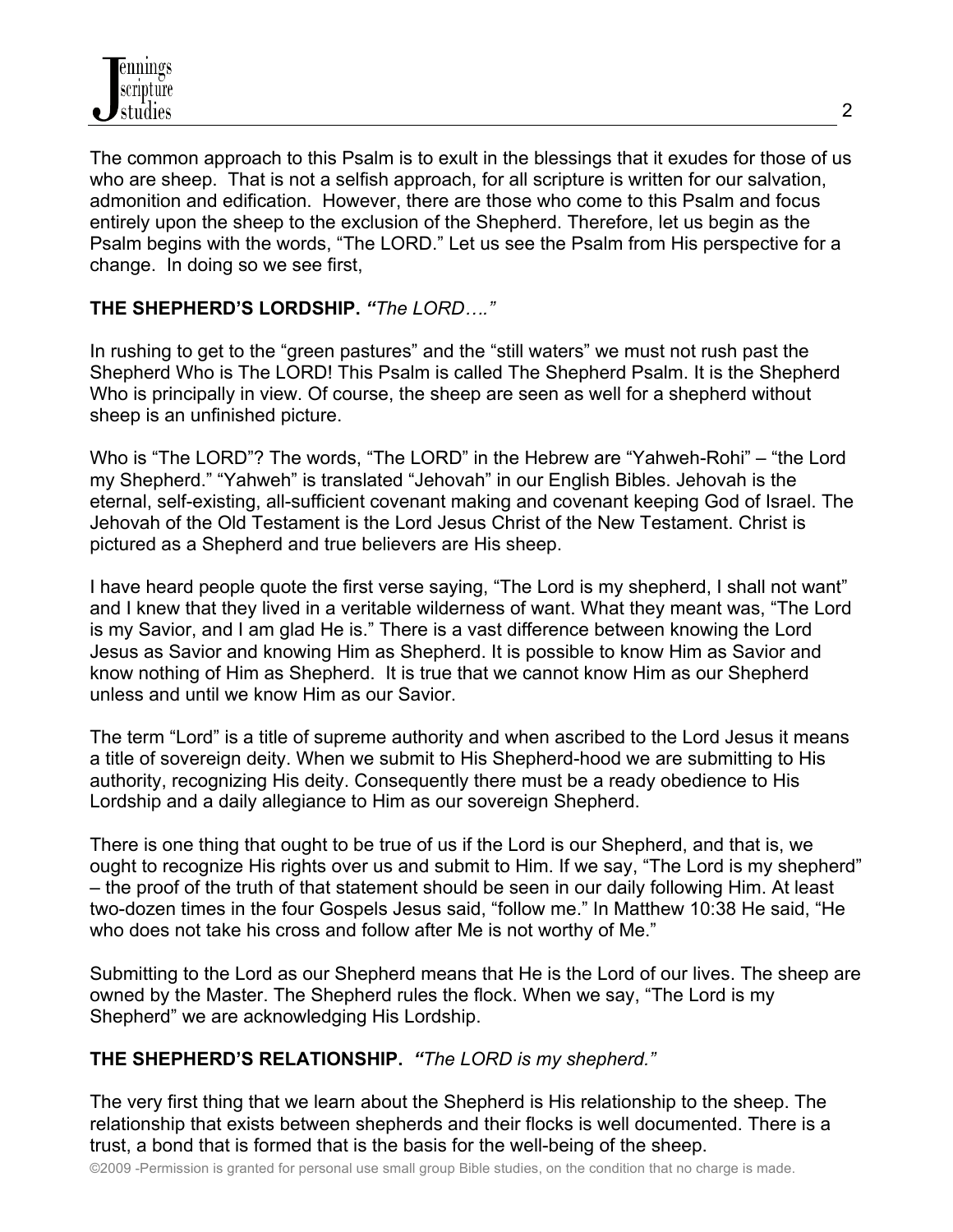However, there is no greater relationship than the relationship between the Great Shepherd and His sheep. That the Great Shepherd would want a relationship with us is humbling! He it was Who took the initiative to make it possible for us to become His sheep. The Psalmist did not choose his Shepherd; the Shepherd chose His sheep!

David testified saying, "The LORD is my Shepherd" because the Lord had first said, "David is Is My sheep! It is a wonderful thought that the Lord chose us to be His sheep! Jesus said to His disciples: "You did not choose Me, but I chose you…." (John 15:16) "We are the sheep of His pasture" (Ps. 100:3) because He initiated the relationship. What a relationship!

In the Bible, the designation of "sheep" is reserved for the regenerate; those who do not know God's salvation are described as wolves or goats. Once we know the salvation of the Lord, we can say with David: "The LORD is my shepherd."

## **THE SHEPHERD'S LEADERSHIP.** v.2 "*He leads*"; v.3 "*He leads*."

The Shepherd goes before the sheep, the sheep do not go before the Shepherd. Cattle, horses, pigs, etc. are driven, but sheep must be led. If one attempts to drive them they scatter. Sheep need guidance, direction, leadership.

They need not know where the green pastures are. All that they have to do is patiently follow where their Shepherd leads. They do not worry about where they will get their next meal. They are content because their Shepherd leads the way.

Transfer this thought to yourself, and see how the Lord is your Leader. Look at the past, and note how he has guided you. How very little you and I have had to do with it after all. We may have struggled; we may have fretted; but, after all, we have had but one decision to make and that has been to decide to follow as He leads and where He leads. I do not know that we have had much more to do with it than the sheep have.

The Lord has led us in the past, He is leading us in the present, and He will lead us in the future. We have nothing to do with the future except to follow in the path of our Shepherd! Let us then, as the Lord's sheep, maintain our position behind our Shepherd and not attempt to usurp the prerogative of our Great Shepherd. He leads, we follow. "Savior, like a Shepherd lead us, much we need Thy tender care."

#### **THE SHEPHERD'S CUSTODIALSHIP.**

*"I shall not want …. He makes me to lie down in green pastures ….. He restores my soul ….. anoints my head with oil."*

*"I shall not want"* - The one who has Jehovah as Shepherd lacks nothing. The comparison of the care which God extends over his people to that of a shepherd for his flock is one that would naturally occur to those who were accustomed to pastoral life. The tender care of the sheep by the Shepherd is seen throughout the song.

The Shepherd supplies all that is needed for the sheep's welfare: replenishment in green pastures (note: the pastures are "green" – not brown, dead grass!); refreshment from stilled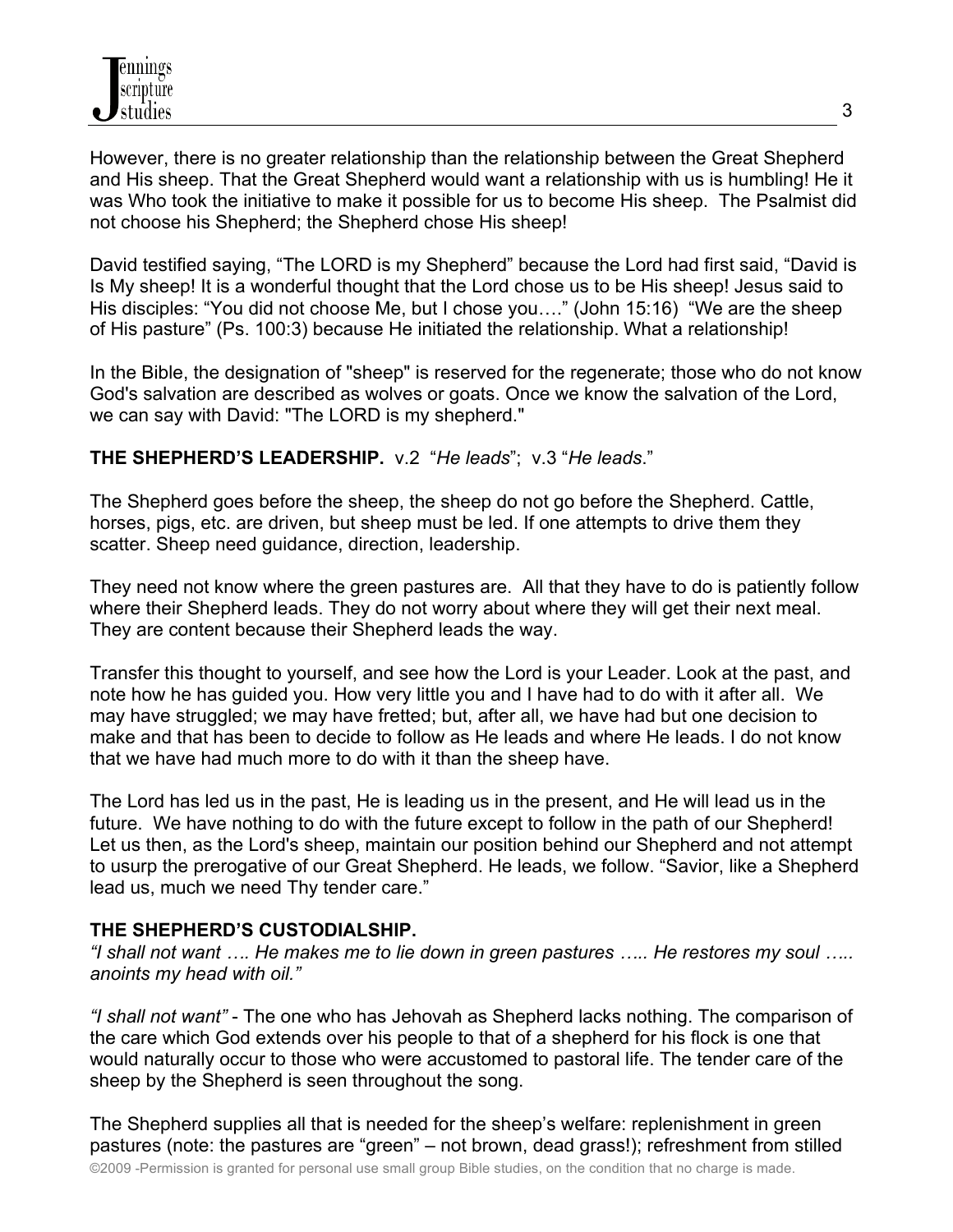pools of water; restoration of soul. Because of His custodial care we can say, "I shall not want." Not that I will have all of my foolish desires fulfilled, but that I shall not be in want for anything necessary and good.

Jesus said, "Therefore I say to you, do not worry about your life, what you will eat or what you will drink; nor about your body, what you will put on. Is not life more than food and the body more than clothing? Look at the birds of the air, for they neither sow nor reap nor gather into barns; yet your heavenly Father feeds them. Are you not of more value than they?" (Matt. 6:25-26)

Sheep are guided, provided for and protected by the Shepherd. Our Lord shows great love and care for us: "He tends His flock like a shepherd: He gathers the lambs in His arms and carries them close to His heart; He gently leads those that have young" (Isa. 40:11).

Sheep in the custody of the Great Shepherd are well cared for as is seen in Ezekiel chapter 34, which Eugene Peterson, in *The Message*, renders as follows:

"'God, the Master, says: From now on, I myself am the shepherd. I'm going looking for them. As shepherds go after their flocks when they get scattered, I'm going after my sheep. I'll rescue them from all the places they've been scattered to in the storms. I'll bring them back from foreign peoples, gather them from foreign countries, and bring them back to their home country. I'll feed them on the mountains of Israel, along the streams, among their own people. I'll lead them into lush pasture so they can roam the mountain pastures of Israel, graze at leisure, feed in the rich pastures on the mountains of Israel. And I myself will be the shepherd of my sheep. I myself will make sure they get plenty of rest. I'll go after the lost, I'll collect the strays, I'll doctor the injured, I'll build up the weak ones and oversee the strong ones so they're not exploited." (vs.11-16)

Our Shepherd, the Lord Jesus, does no less for His sheep. He is concerned for our wellbeing for "my God shall supply all your need according to His riches in glory by Christ Jesus." (Phil. 4:19) Why? "He cares for you." (I Peter 5:7) Our response should be: "Come, let us bow down in worship, let us kneel before the LORD our Maker; for He is our God and we are the people of His pasture, the flock under His care." (Ps. 95:5-7).

The following hymn, "The King of Love My Shepherd Is," was sung at Princess Diana's funeral in Westminster Abbey, September 6, 1997. It captures the custodial care of our Great Shepherd.

 "The King of love my Shepherd is, Whose goodness faileth never, I nothing lack if I am His And He is mine forever.

 Where streams of living water flow My ransomed soul He leadeth, And where the verdant pastures grow, With food celestial feedeth.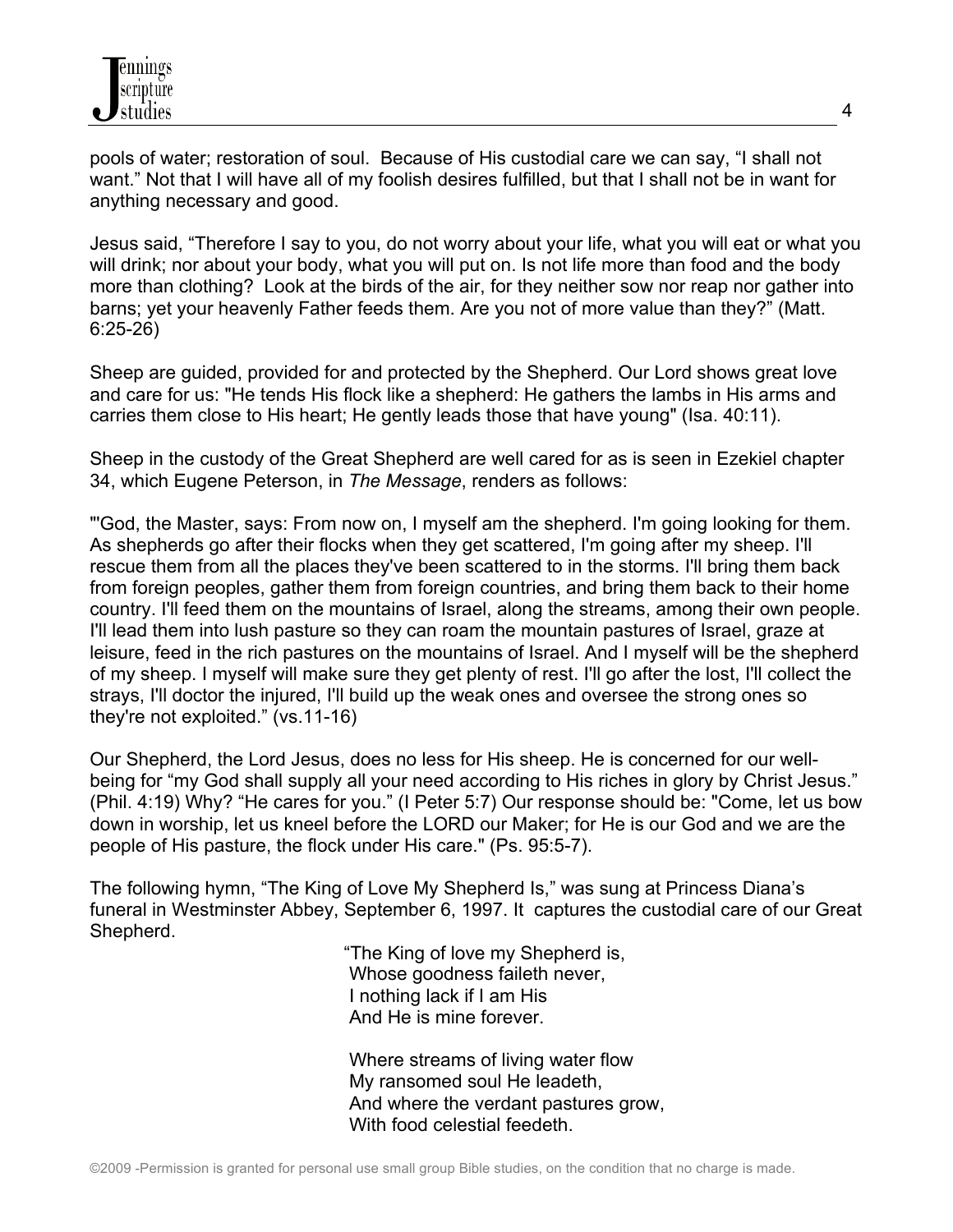Perverse and foolish oft I strayed, But yet in love He sought me, And on His shoulder gently laid, And home, rejoicing, brought me. - Henry W. Baker

**THE SHEPHERD'S GUARDIANSHIP.** *"Your rod and staff comfort me ….. you prepare a table before me in the presence of my enemies…."*

The Psalm presents a beautiful picture of the providence of the Lord, that is, His oversight, management and benevolent watch-care. He guards us in dangerous places: "*the valley*," and He guards us from dangerous people: *"my enemies."*

Notice that the verse does not read, "though I walk *in* the valley" as though that is where we spend all of our lives! But it reads, "though I walk *through* the valley." The Psalm does not read, "though I get lost in the valley!" We pass *through* the valley. Why, or how? Because the Shepherd is with us to guarantee our safe passage.

Isaiah chapter 43 presents several similar dangerous scenarios that cause fear in some, but the Lord assures us that He will see us through: "Fear not, for I have redeemed you; I have called you by your name; You are Mine. When you pass *through* the waters, I will be with you; And *through* the rivers, they shall not overflow you. When you walk *through* the fire, you shall not be burned, Nor shall the flame scorch you. For I am the LORD your God, The Holy One of Israel, your Savior." (vs.2-3)

Here, again, we read "*through* the waters"; "*through* the rivers"; "*through* the fire." Couple these statements with "*through* the valley" and we must be convinced that the Lord our Shepherd intends to see us *through!* An unknown psalmist testified, "We went through fire and through water, Yet You brought us out into a place of abundance." (Psalm 66:12) The hymn, Savior Like A Shepherd Lead Us, contains these words: "We are Thine, do Thou befriend us, be the Guardian of our way." Our Shepherd is our God, our Guide and our Guard.

**THE SHEPHERD'S COMPANIONSHIP. "***You are with me*" *– "Your rod and Your staff, they comfort me. You prepare a table before …. You anoint my head with oil"*

There is an important transition that takes place in verses four and following. Prior to the valley experience the Shepherd is addressed in the third person as follows: "He makes me to lie down"; "He leads me beside still waters"; "He restores my soul"; "He leads me in paths of righteousness." During the walk through the valley the language changes from referring to the Shepherd as "He" and begins to address the Shepherd personally, using the first person: "You" – "You are with me"; "Your rod and Your staff"; "You prepare a table"; "You anoint my head."

It was the valley experience that drew him closer to the Shepherd and now he is no longer talking about his Shepherd using "He", but he is speaking directly to the Shepherd saying, "You." Valley shadows have a way of focusing our faith and crowding us closer to Christ, our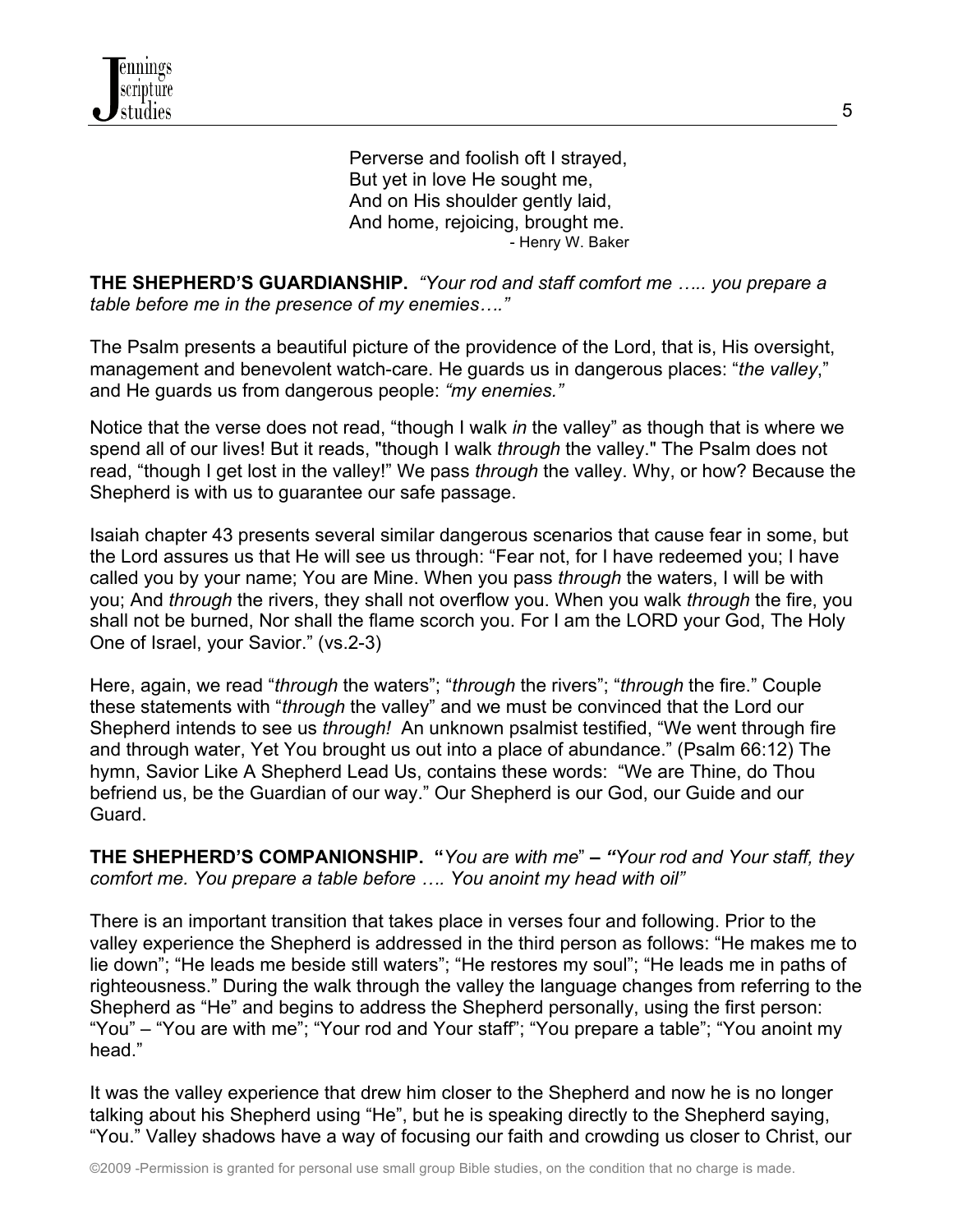

Great Shepherd. Walking through life in company with our Great Shepherd is life's greatest adventure!

### **THE SHEPHERD'S FELLOWSHIP.** *"I shall dwell in the house of the Lord forever."*

To dwell in the "*house of the Lord*" is to have access to the Lord of the house! Unbroken communion with our Savior-Shepherd "*forever"* is guaranteed. "True, deep, and real fellowship with God, that is the climax of all the blessings enjoyed when a man is under the protecting care of this true Shepherd." (Leupold)

We began with the Shepherd walking in green pastures, beside stilled waters, in righteous paths, through dark valleys, in the presence of enemies, enjoying communion with the Shepherd all the way along this life-long journey. And now we have arrived, at last, at our destination: the Father's House. Will He now leave us having brought His sheep to the eternal fold? No! Wonderful, blessed and sweet fellowship will go on and on throughout eternity! We have been with Him here on earth and we shall be with Him in eternity in endless fellowship. What could be better than that?

Jesus said, "I go to prepare a place for you. And if I go and prepare a place for you, I will come again and receive you to Myself; that where I am, there you may be also." (John 14:2- 3) He, our Shepherd is with us here, preparing us for that place, and He is there preparing that place for us. Only God could be in both places at once! He said, "I will never leave you nor forsake you." (Heb. 13:5) Our fellowship will be unbroken. What a wonderful Shepherd!

#### **CONCLUSION**

At an evening gathering, an actor and a man known for his skills of elocution, was asked to recite something for the group. He agreed and chose to quote the 23<sup>rd</sup> Psalm. With gripping expression, perfect diction, captivating intonation and all the accomplishments of his profession, he eloquently and dramatically presented the Psalm. When he has finished the guests applauded vigorously and at length. He had demonstrated his art masterfully.

Later that same evening an elderly Christian Pastor present was asked to conclude the gathering with a few words. He was known to be a godly man whose love for the Lord was reflected consistently in his life throughout the community. Oddly, when he arose to address the gathering he too chose to recite the  $23^{\text{rd}}$  Psalm.

When he finished there was hardly a dry eye in the room. Those present had been touched in a strange way. There was no applauding, only a holy silence pervaded the room. God had spoken to the gathered company through His Word spoken by His servant. After a few moments of silence, the elocutionist broke the silence with this comment: "Friends, I know the 23<sup>rd</sup> Psalm. The Pastor knows the Shepherd."

It is one thing to know the Psalm, it is quite another thing to know the Shepherd. It is my desire and prayer that the familiar words of this Psalm take on new meaning for all the Shepherd's sheep and that all of us become better acquainted with the "Shepherd and Overseer of your (our) souls." (I Peter 2:25)